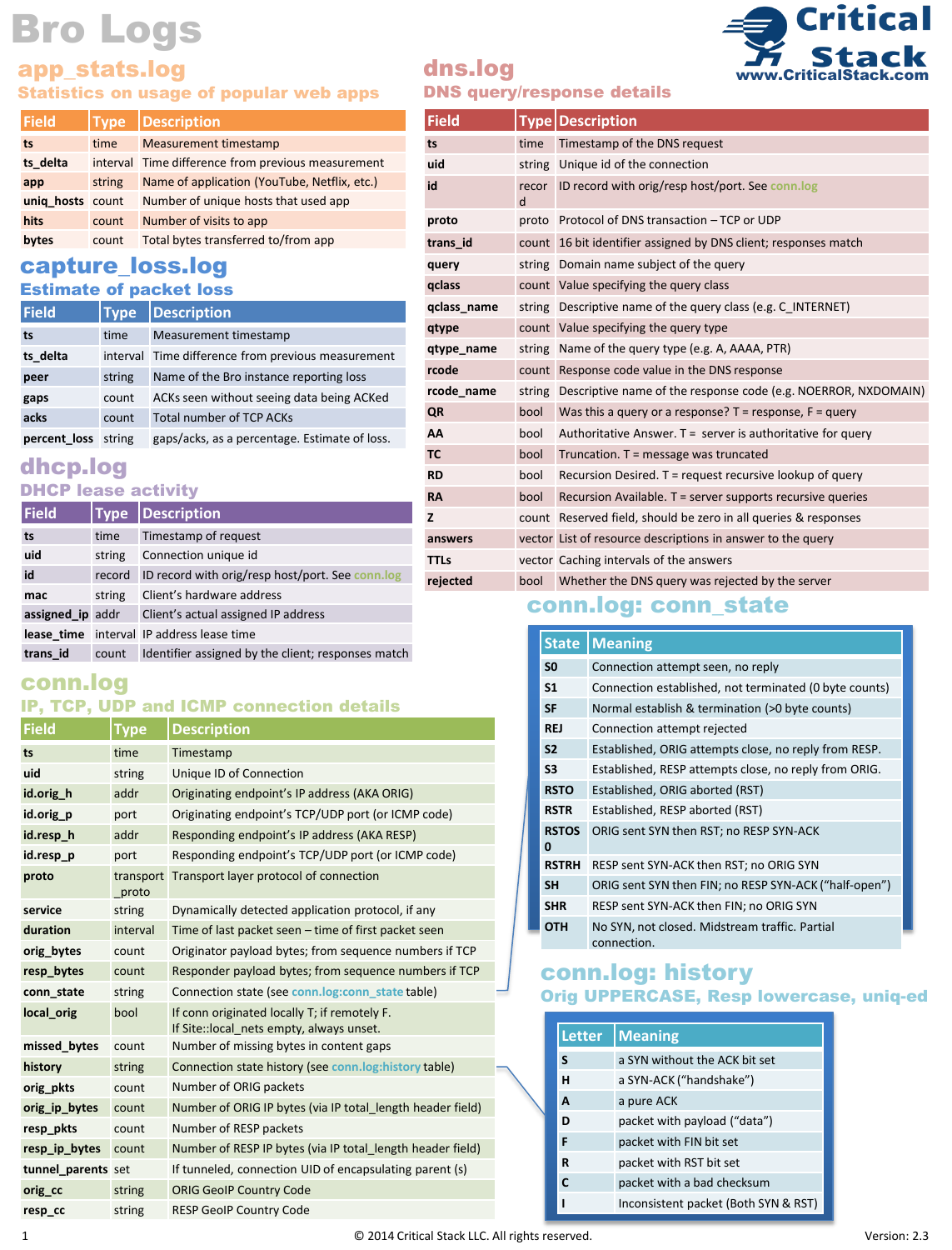# dnp3.log

#### Distributed Network Protocol (industrial control)

| <b>Field</b> | <b>Type</b> | <b>Description</b>                               |
|--------------|-------------|--------------------------------------------------|
| ts           | time        | Timestamp                                        |
| uid          |             | interval Connection unique id                    |
| id           | string      | ID record with orig/resp host/port. See conn.log |
| fc request   | string      | The name of the request function message         |
| fc reply     | string      | The name of the reply function message           |
| iin          | count       | Response's "internal indication number"          |

#### files.log File analysis results

| <b>Field</b>               | Type     | <b>Description</b>                                                                                                         |
|----------------------------|----------|----------------------------------------------------------------------------------------------------------------------------|
| ts                         | time     | Timestamp when file was first seen                                                                                         |
| fuid                       | string   | identifier for a single file                                                                                               |
| tx hosts                   | set      | if transferred via network, host(s) that sourced the data                                                                  |
| rx hosts                   | set      | if transferred via network, host(s) that received the data                                                                 |
| conn uids                  | set      | Connection UID(s) over which the file was transferred                                                                      |
| source                     | string   | An identification of the source of the file data                                                                           |
| depth                      | count    | Depth of file related to source; eg: SMTP MIME<br>attachment depth; HTTP depth of the request                              |
| analyzers                  | set      | Set of analysis types done during file analysis                                                                            |
| mime type                  | string   | Libmagic sniffed file type                                                                                                 |
| filename                   | string   | If available, filename from source; frequently the<br>"Content-Disposition" headers in network protocols                   |
| duration                   | interval | The duration the file was analyzed for                                                                                     |
| local orig                 | bool     | If transferred via network, did data originate locally?                                                                    |
| is orig                    | bool     | If transferred via network, was file sent by the originator?                                                               |
| seen bytes                 | count    | Number of bytes provided to file analysis engine                                                                           |
| total bytes                | count    | Total number of bytes that should comprise the file                                                                        |
| missing bytes              | count    | Number of bytes in the file stream missed; eg: dropped<br>packets                                                          |
| overflow byte count<br>s   |          | Number of not all-in-sequence bytes in the file stream<br>delivered to file analyzers due to reassembly buffer<br>overflow |
| timedout                   | bool     | If the file analysis time out at least once per file                                                                       |
| parent fuid                | string   | ID associated with a container file from which this one<br>was extracted as a part of the analysis                         |
| md5/sha1/sha string<br>256 |          | MD5/SHA1/SHA256 hash of file, if enabled                                                                                   |
| extracted                  | string   | Local filename of extracted files, if enabled                                                                              |

### ftp.log FTP request/reply details

| <b>Field</b> | Type   | <b>Description</b>                                          |
|--------------|--------|-------------------------------------------------------------|
| ts           | time   | Command timestamp                                           |
| uid          | string | Connection unique id                                        |
| id           | record | ID record with orig/resp host/port. See conn.log            |
| user         | string | Username for current FTP session                            |
| password     | string | Password for current FTP session                            |
| command      | string | Command issued by the client                                |
| arg          | string | Command argument if present                                 |
| mime type    | string | Libmagic sniffed file type if there's a file transfer       |
| file size    | count  | Size of transferred file                                    |
| reply code   | count  | Reply code from server in response to the command           |
| reply msg    | string | Reply message from server in response to the command        |
| data channel | record | Information about the data channel (orig, resp, is passive) |
| fuid         | string | File unique ID                                              |
|              |        |                                                             |

# http.log



| request/reply details |  |  |  |  |
|-----------------------|--|--|--|--|
|                       |  |  |  |  |

| <b>Field</b>           | <b>Type</b> | <b>Description</b>                                                          |
|------------------------|-------------|-----------------------------------------------------------------------------|
| ts                     | time        | Timestamp of request                                                        |
| uid                    | string      | Connection unique id                                                        |
| id                     | record      | ID record with orig/resp host/port. See conn.log                            |
| trans depth            | count       | Pipelined depth into the connection                                         |
| method                 | string      | HTTP Request verb: GET, POST, HEAD, etc.                                    |
| host                   | string      | Value of the HOST header                                                    |
| uri                    | string      | URI used in the request                                                     |
| referrer               | string      | Value of the "referer" header                                               |
| user agent             | string      | Value of the User-Agent header                                              |
| request<br>body len    | count       | Actual uncompressed content size of the data<br>transferred from the client |
| response<br>body len   | count       | Actual uncompressed content size of the data<br>transferred from the server |
| status code            | count       | Status code returned by the server                                          |
| status msg             | string      | Status message returned by the server                                       |
| info code              | count       | Last seen 1xx info reply code by server                                     |
| info msg               | string      | Last seen 1xx info reply message by server                                  |
| filename               | string      | Via the Content-Disposition server header                                   |
| tags                   | set         | Indicators of various attributes discovered                                 |
| username               | string      | If basic-auth is performed for the request                                  |
| password               | string      | If basic-auth is performed for the request                                  |
| proxied                | set         | Headers that might indicate a proxied request                               |
| orig fuids             | vector      | An ordered vector of file unique IDs from orig                              |
| orig mime types        | vector      | An ordered vector of mime types from orig                                   |
| resp fuids             | vector      | An ordered vector of file unique IDs from resp                              |
| resp mime types vector |             | An ordered vector of mime types from resp                                   |

## intel.log Hits on indicators from the intel framework

| Field                      |        | <b>Type   Description</b>                           |
|----------------------------|--------|-----------------------------------------------------|
| ts                         | time   | Timestamp of hit                                    |
| uid                        | string | Connection unique id                                |
| id                         | record | ID record with orig/resp host/port. See conn.log    |
| fuid                       | string | The UID for a file associated with this hit, if any |
| file mime type             | string | A mime type if the hit is related to a file         |
| file desc                  | string | Additional context for file, if available           |
| seen.indicator             | string | The intelligence indicator                          |
| seen.indicator type string |        | The type of data the indicator represents           |
| seen.where                 | string | Where the data was discovered                       |
| sources                    | set    | Sources which supplied data for this match          |

#### irc.log IRC communication details

| <b>Field</b>  |        | <b>Type Description</b>                                 |
|---------------|--------|---------------------------------------------------------|
| ts            | time   | Timestamp                                               |
| uid           | string | Unique id                                               |
| id            |        | record ID record with orig/resp host/port. See conn.log |
| nick          | string | Nickname given for this connection                      |
| user          | string | Username given for this connection                      |
| command       | string | Command given by the client                             |
| value         | string | Value for the command given by the client               |
| addl          | string | Any additional data for the command                     |
| dcc file name | string | DCC filename requested                                  |
| dcc file size | count  | Size of the DCC transfer as indicated by the sender     |
| dcc mime type | string | Sniffed mime type of the file                           |
| fuid          | string | File unique ID                                          |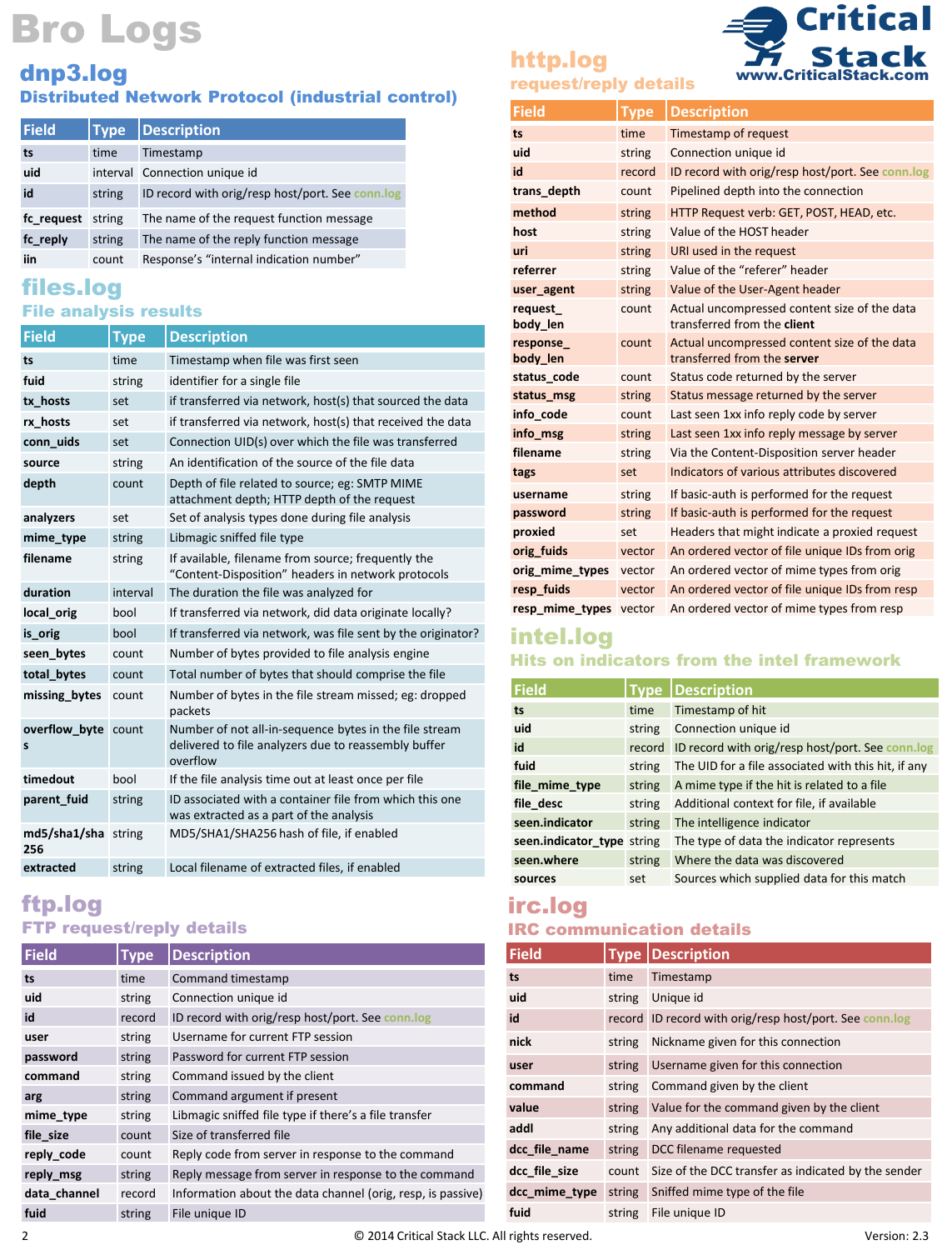#### known\_certs.log Observed local Certs; logged 1xDay

| <b>Field</b>   |        | <b>Type Description</b>                  |
|----------------|--------|------------------------------------------|
| ts             | time   | Measurement timestamp                    |
| host           | addr   | Address that offered the certificate     |
| port num       | port   | If server, port that server listening on |
| subject        | string | Certificate subject                      |
| issuer subject | string | Certificate issuer subject               |
| serial         | string | Serial number for the certificate        |

### known\_services.log Observed local services; logged 1xDay

| <b>Field</b> | <b>Type</b> | <b>Description</b>                                                 |
|--------------|-------------|--------------------------------------------------------------------|
| ts           | time        | Timestamp                                                          |
| host         | addr        | Host address on which the service is running                       |
| port num     | port        | Port number on which the service is running                        |
| port proto   | proto       | transport Transport-layer protocol service uses                    |
| service      | set         | Set of protocol(s) that match the service's<br>connection payloads |

### modbus.log PLC requests (industrial control)

| <b>Field</b> |        | <b>Type Description</b>                          |
|--------------|--------|--------------------------------------------------|
| ts           | time   | Timestamp of request                             |
| uid          | string | Connection unique id                             |
| id           | record | ID record with orig/resp host/port. See conn.log |
| func         | string | Function message that was sent                   |
| exception    | string | Exception if there was a failure                 |

#### notice.log Logged notices

| <b>Field</b>   | Type               | <b>Description</b>                                  |
|----------------|--------------------|-----------------------------------------------------|
| ts             | time               | Timestamp                                           |
| uid            | string             | Connection unique id                                |
| id             | record             | ID record with orig/resp host/port. See<br>conn.log |
| fuid           | string             | File unique identifier                              |
| file_mime_type | string             | Libmagic sniffed file type                          |
| file desc      | string             | Additional context for file, if available           |
| proto          | transport<br>proto | <b>Transport protocol</b>                           |
| note           | string             | The type of the notice                              |
| msg            | string             | Human readable message for the notice               |
| sub            | string             | Sub-message for the notice                          |
| <b>Src</b>     | addr               | Source address                                      |
| dst            | addr               | <b>Destination address</b>                          |
| p              | port               | Associated port, if any                             |
| n              | count              | Associated count or status code                     |
| peer descr     | string             | Description for peer that raised this notice        |
| actions        | set                | Actions applied to this notice                      |
| suppress for   | interval           | Length of time dupes should be<br>suppressed        |
| dropped        | bool               | If the src IP was blocked                           |

# known\_hosts.log

# Observed local active IPs; logged 1xDay

| <b>Field</b> |      | Type Description     |
|--------------|------|----------------------|
| ts           | time | Timestamp first seen |
| host         | addr | IP Address of host   |

www.CriticalStack.com

**Critical** 

# radius.log

### Radius authentication details

| Field        | Type   | <b>Description</b>                                       |
|--------------|--------|----------------------------------------------------------|
| ts           | time   | Timestamp of the detection                               |
| uid          | string | Unique ID for the connection                             |
| id           |        | conn id ID record with orig/resp host/port. See conn.log |
| username     | string | The username, if present                                 |
| mac          | string | MAC address, if present                                  |
| remote ip    | addr   | Remtoe IP address, if present                            |
| connect info | string | Connect info, if present                                 |
| result       | string | Successful or failed authentication                      |
| logged       | bool   | Whether this has already been logged & ignored           |

## reporter.log Bro internal errors and warnings

| <b>Field</b> |        | Type Description                                        |
|--------------|--------|---------------------------------------------------------|
| ts           | time   | Message timestamp                                       |
| level        | string | Message severity (Info, warning, error, etc.)           |
| message      | string | Message text                                            |
| location     | string | The script location where tevent occurred, if available |

# smtp.log

## SMTP transactions

| <b>Field</b>     | <b>Type</b> | <b>Description</b>                                            |
|------------------|-------------|---------------------------------------------------------------|
| ts               | time        | Timestamp when the message was first seen                     |
| uid              | string      | Connection unique id                                          |
| id               | record      | ID record with orig/resp host/port. See conn.log              |
| trans depth      | count       | Depth of message transaction if multiple messages transferred |
| helo             | string      | Contents of the HELO header                                   |
| mailfrom         | string      | Contents of the MAIL FROM header                              |
| rcptto           | set         | Contents of the RCPT TO header                                |
| date             | string      | Contents of the DATE header                                   |
| from             | string      | Contents of the FROM header                                   |
| to               | set         | Contents of the TO header                                     |
| reply to         | string      | Contents of the ReplyTo header                                |
| msg id           | string      | Contents of the MsgID header                                  |
| in reply to      | string      | Contents of the In-Reply-To header                            |
| subject          | string      | Contents of the Subject header                                |
| x originating ip | addr        | Contents of the X-Originating-IP header                       |
| first received   | string      | Contents of the first Received header                         |
| second received  | string      | Contents of the second Received header                        |
| last reply       | string      | Last message that the server sent to the client               |
| path             | vector      | Message transmission path, extracted from the headers         |
| user agent       | string      | Value of the User-Agent header from the client                |
| tls              | bool        | Connection has switched to using TLS                          |
| fuids            | vector      | File unique IDs seen attached to this message                 |
| is webmail       | bool        | Indicates if the message was sent through a webmail interface |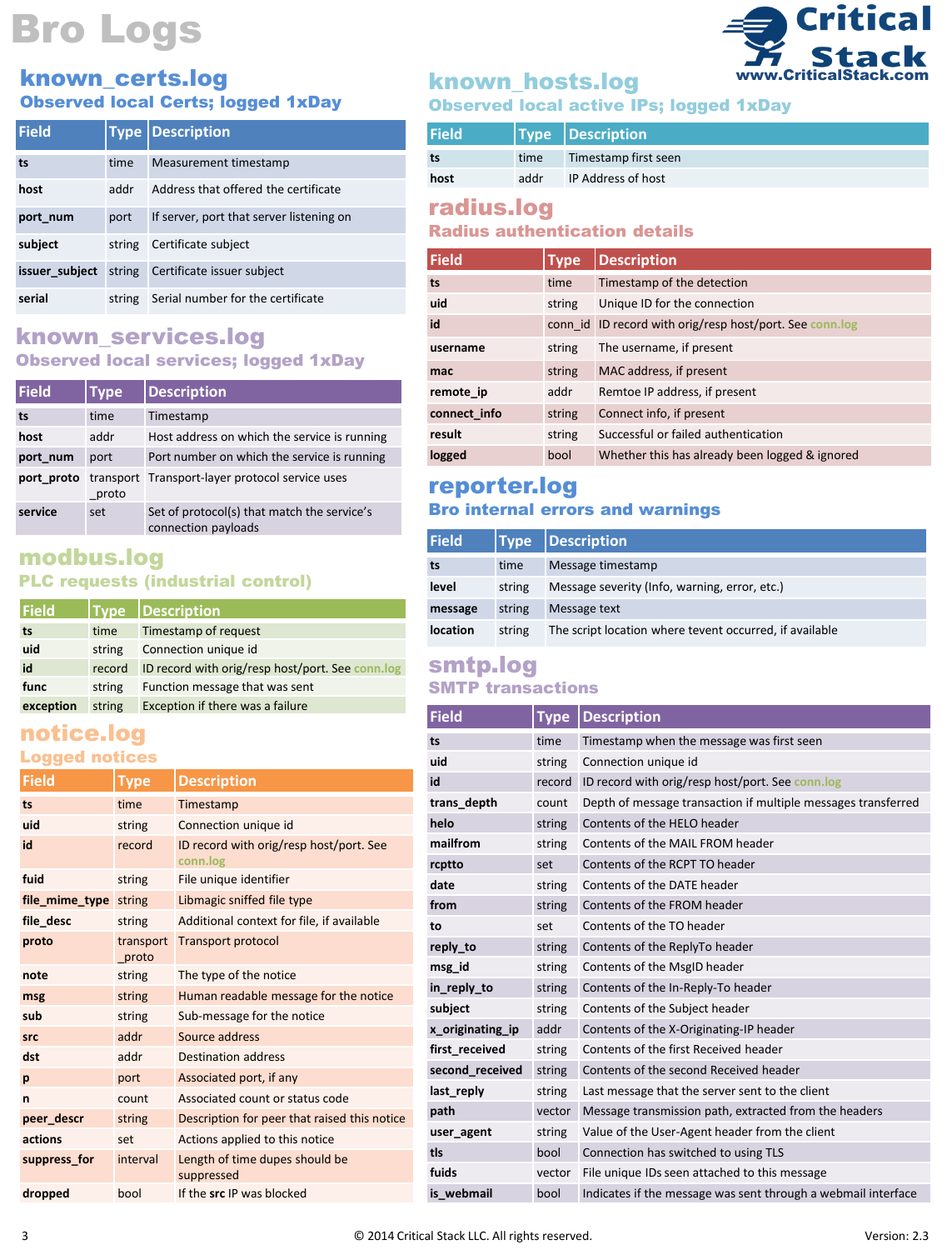# signatures.log

#### Matches from the signature framework

| <b>Field</b> | <b>Type</b> | <b>Description</b>                         |
|--------------|-------------|--------------------------------------------|
| ts           | time        | Timestamp of match                         |
| src addr     | addr        | Host triggering the signature match event  |
| src port     | port        | Host port on which the match occurred      |
| dst addr     | addr        | Host which was sent the matching payload   |
| dst port     | port        | Port which was sent the matching payload   |
| note         | string      | Notice associated with the signature event |
| sig id       | string      | Name of the signature that matched         |
| event msg    | string      | More descriptive message of the event      |
| sub msg      | string      | Extracted payload data or extra message    |
| sig count    | count       | Number of sigs                             |
| host count   | count       | Number of hosts                            |

### snmp.log SNMP communication

| Field             | <b>Type</b> | <b>Description</b>                                                                |
|-------------------|-------------|-----------------------------------------------------------------------------------|
| ts                | time        | Timestamp tunnel was detected                                                     |
| uid               | string      | Connection unique id                                                              |
| id                | conn id     | ID record with orig/resp host/port. See conn.log                                  |
| duration          | interval    | Amount of time between first/latest packet in session                             |
| version           | string      | The version of SNMP being used                                                    |
| community         | string      | Community string of the first SNMP packet associated<br>w/ session; v1 & v2c only |
| get requests      | count       | Number of variable bindings in GetRequest/Next                                    |
| get bulk requests | count       | Number of variable bindings in GetBulkRequest PDU                                 |
| get responses     | count       | Number of variable bindings in<br>GetResponse/Response PDUs                       |
| set requests      | count       | Number of variable bindings in SetRequest PDUs                                    |
| display string    | string      | System description of the SNMP responder endpoint                                 |
| up since          | time        | Time the SNMP responder claims it has been up since                               |

ssl.log

## SSL handshakes (v2.2 only; v2.3 x509.log)

| Type   | <b>Description</b>                                         |
|--------|------------------------------------------------------------|
| time   | Timestamp when the SSL connection was detected             |
| string | Connection unique id                                       |
| record | ID record with orig/resp host/port. See conn.log           |
| string | SSL version that the server offered                        |
| string | SSL cipher suite that the server chose                     |
| string | Value of the Server Name Indicator SSL extension           |
| string | Session ID offered by the client for session<br>resumption |
| string | Subject of the X.509 cert offered by the server            |
| string | Signer Subject of the cert offered by the server           |
| time   | NotValidBefore field value from the server cert            |
| time   | NotValidAfter field value from the server cert             |
| string | Last alert that was seen during the connection             |
| string | Subject of the X.509 cert offered by the client            |
| string | Subject of the signer of the cert offered by the client    |
| string | MD5 hash of the raw server certificate                     |
| vector | Certificate validation for this connection                 |
|        |                                                            |

# stderr.log / stdout.log

#### **Description**

**Error / output logging -** LogAscii::output\_to\_stdout = F &redef

# software.log



Software identified by the software framework

| <b>Field</b>     |      | <b>Type Description</b>                             |
|------------------|------|-----------------------------------------------------|
| ts               | time | Timestamp of the detection                          |
| host             | addr | IP address running the software                     |
| host p           | port | Port on which the software is running (for servers) |
| software type    |      | string Type of software (e.g. HTTP::SERVER)         |
| name             |      | string Name of the software                         |
| version.major    |      | count Major version number of the software          |
| version.minor    |      | count Minor version number of the software          |
| version.minor2   |      | count Minor subversion number of the software       |
| version.minor3   |      | count Minor update number of the software           |
| version.addl     |      | string Additional version string (e.g. beta42)      |
| unparsed version |      | string The full, unparsed version of the software   |

### ssh.log SSH handshakes

| Field     | Type   | <b>Description</b>                                                          |
|-----------|--------|-----------------------------------------------------------------------------|
| ts        | time   | Timestamp when the SSH connection was detected                              |
| uid       | string | Connection unique ID                                                        |
| id        | record | ID record with orig/resp host/port. See conn.log                            |
| status    | string | If the login was heuristically guessed to be a "success" or<br>a "failure". |
| direction | string | Outbound or inbound connection                                              |
| client    | string | Software string from the client                                             |
| server    | string | Software string from the server                                             |
| resp size | count  | Amount of data returned by the server                                       |

#### socks.log SOCKS proxy requests

| <b>Field</b> | Type   | <b>Description</b>                               |
|--------------|--------|--------------------------------------------------|
| ts           | time   | Timestamp of request                             |
| uid          | string | Connection unique id                             |
| id           | record | ID record with orig/resp host/port. See conn.log |
| version      | count  | Protocol version of SOCKS                        |
| user         | string | Username for proxy, if available                 |
| status       | string | Server status for the attempt using proxy        |
| request.host | addr   | Client requested address                         |
| request.name | string | Client requested name                            |
| request p    | port   | Client requested port                            |
| bound.host   | addr   | Server bound address                             |
| bound.name   | string | Server bound name                                |
| bound p      | port   | Server bound port                                |

# syslog.log

#### Syslog messages

| <b>Field</b> | Type     | <b>Description</b>                                                                       |
|--------------|----------|------------------------------------------------------------------------------------------|
| ts           | time     | Timestamp when the message was seen                                                      |
| uid          | string   | Connection unique id                                                                     |
| id           | record   | ID record with orig/resp host/port. See conn.log                                         |
| proto        | $\Omega$ | transport prot Protocol over which message was seen. Only UDP is<br>currently supported. |
| facility     | string   | Syslog facility for the message                                                          |
| severity     | string   | Syslog severity for the message                                                          |
| message      | string   | The plain text syslog message                                                            |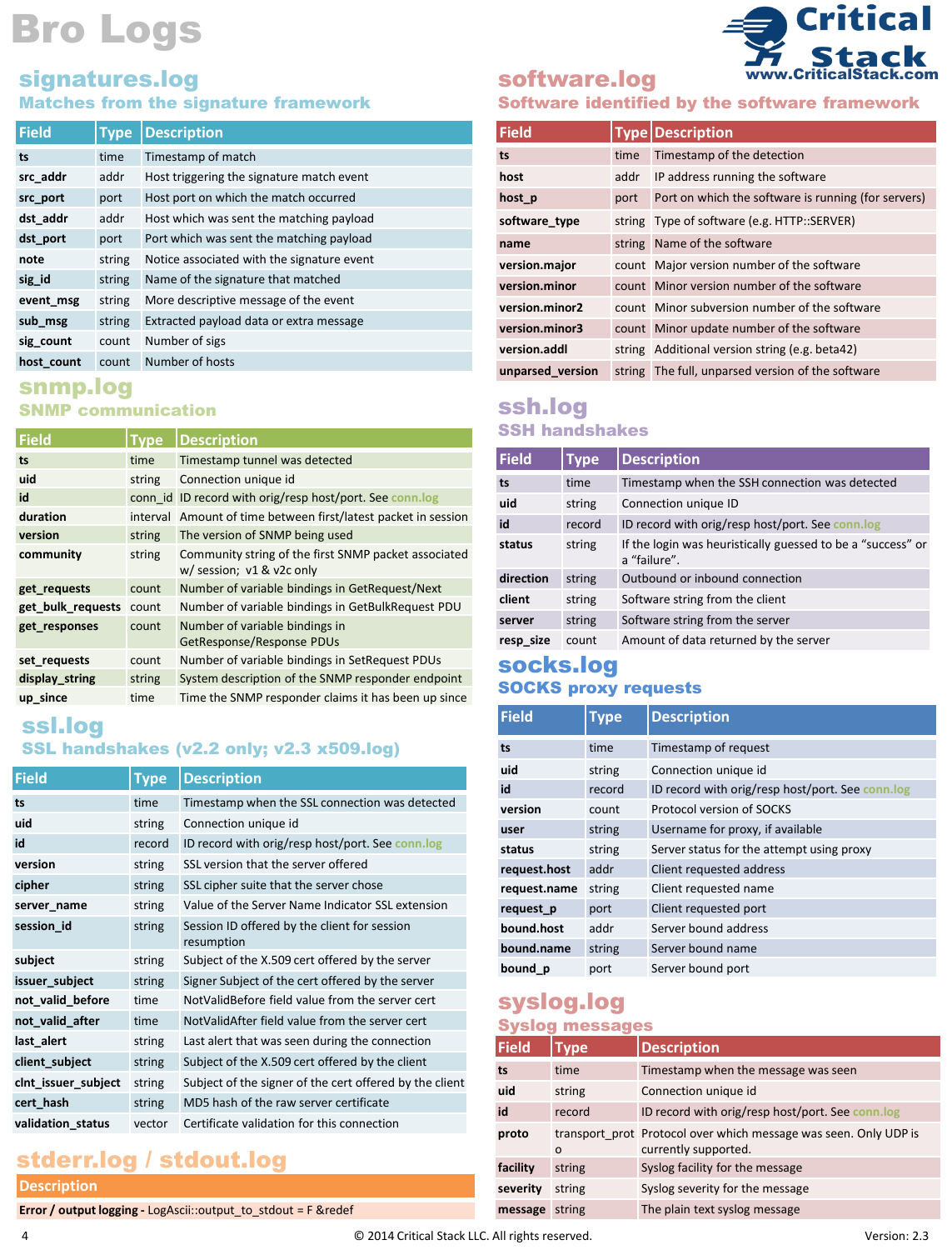## traceroute.log

Hosts running traceroute

| <b>Field</b> | Type <sup>'</sup> | <b>Description</b>                    |  |
|--------------|-------------------|---------------------------------------|--|
| ts           | time              | Timestamp traceroute was detected     |  |
| <b>src</b>   | addr              | Address initiating the traceroute     |  |
| dst          | addr              | Destination address of the traceroute |  |
| proto        | string            | Protocol used for the traceroute      |  |
|              |                   |                                       |  |

#### tunnel.log

#### Details of encapsulating tunnels

| l Field     |        | Type Description                                 |
|-------------|--------|--------------------------------------------------|
| ts          | time   | Timestamp tunnel was detected                    |
| uid         | string | Connection unique id                             |
| id          | record | ID record with orig/resp host/port. See conn.log |
| tunnel type | string | The type of tunnel (e.g. Teredo, IP)             |
| action      | string | The activity that occurred (discovered, closed)  |

# x509.log

#### x509 Certificate Analyzer Output

|                        |               |                                                            | conn             | 1              |
|------------------------|---------------|------------------------------------------------------------|------------------|----------------|
| <b>Field</b>           | <b>Type</b>   | <b>Description</b>                                         | dhcp             | 1              |
| ts                     | time          | Timestamp of the detection                                 | dnp3             | 2              |
| id                     | <b>String</b> | File id of this certificate                                | dpd              |                |
| certificate.           | record        | Certificate details                                        | files            | 2              |
| .version               | count         | Version number                                             | intel            | 2              |
| .serial                | string        | Serial number                                              | irc              | $\overline{a}$ |
| .issuer                | string        | Certificate issuer                                         | known certs      | B              |
| .not valid before time |               | Timestamp before when certificate is not valid             | known devices    |                |
| .not valid after       | time          | Timestamp after when certificate is not valid              | known hosts      |                |
| .key alg               | string        | Name of the key algorithm                                  | known services 3 |                |
| .sig alg               | string        | Name of the signature algorithm                            | loaded scripts   |                |
| .key type              | string        | Key type, if key parseable openssl (rsa, dsa or ec)        | modbus           | 3              |
| .key length            | count         | Key length in bits                                         | notice           |                |
| .exponent              | string        | Exponent, if RSA-certificate                               | packet filter    |                |
| .curve                 | string        | Curve, if EC-certificate                                   | radius           | 3              |
| san.                   | record        | <b>Subject Alternative Name</b>                            | reporter         | 3              |
| .dns                   |               | string yec List of DNS entries in the SAN                  | signatures       | 4              |
| .uri                   |               | string vec List of URI entries in the SAN                  | socks            | 4              |
| .email                 |               | string vec List of email entries in the SAN                | software         | 4              |
| .ip                    | addr vec      | List of IP entries in the SAN                              | ssh              |                |
| .other fields          | bool          | True if certificate contained other, unrecognized fields   | ssl              | 4              |
| basicconstraints.      | record        | Basic constraints extension of the certificate             | stats            |                |
| .ca                    | bool          | CA fla set?                                                | stderr / stdout  |                |
| .path len              | count         | Maximum path length                                        | traceroute       |                |
| logcert                | bool          | T (present if policy/protocols/ssl/log-hostcerts-only.bro) | tunnel           |                |
|                        |               |                                                            | x509             | 5              |

# **Critical** Stack www.CriticalStack.com

# weird.log

|  |  |  | <b>Anomalies and protocol violations</b> |
|--|--|--|------------------------------------------|
|--|--|--|------------------------------------------|

| Field  | <b>Type</b> | <b>Description</b>                                    |
|--------|-------------|-------------------------------------------------------|
| ts     | time        | Timestamp of message                                  |
| uid    | string      | Connection unique id                                  |
| id     | record      | ID record with orig/resp host/port. See conn.log      |
| name   | string      | The name of the weird that occurred                   |
| addl   | string      | Additional information accompanying the weird, if any |
| notice | bool        | Indicate if this weird was also turned into a notice  |
| peer   | string      | The peer that generated this weird                    |

#### Index

| <b>Log</b>      |                | Page   Description                                       |
|-----------------|----------------|----------------------------------------------------------|
| app_stats       | $\mathbf{1}$   | Statistics on usage of popular web apps                  |
| capture loss    | $\mathbf{1}$   | <b>Estimate of packet loss</b>                           |
| cluster         |                | Diagnostics for cluster operation                        |
| communication   |                | Diagnostics for inter-process communications             |
| conn            | $\mathbf{1}$   | IP, TCP, UDP and ICMP connection details                 |
| dhcp            | $\mathbf{1}$   | <b>DHCP lease activity</b>                               |
| dnp3            | $\overline{2}$ | <b>Distributed Network Protocol (industrial control)</b> |
| dpd             |                | Diagnostics for dynamic protocol detection               |
| files           | $\overline{2}$ | <b>File analysis results</b>                             |
| intel           | 2              | Hits on indicators from the intel framework              |
| irc             | $\overline{2}$ | <b>IRC communication details</b>                         |
| known certs     | 3              | Observed local SSL certs. Each is logged once/day        |
| known devices   |                | Observed local devices. Each is logged once/day          |
| known hosts     | 3              | Observed local active IPs. Each is logged once/day       |
| known services  | 3              | Observed local services. Each is logged once/day         |
| loaded scripts  |                | A list of scripts that were loaded at startup            |
| modbus          | 3              | <b>PLC requests (industrial control)</b>                 |
| notice          | з              | <b>Logged notices</b>                                    |
| packet filter   |                | Any filters to limit the traffic being analyzed          |
| radius          | 3              | radius authentication details                            |
| reporter        | 3              | Internal errors and warnings                             |
| signatures      | 4              | <b>Matches from the signatures framework</b>             |
| socks           | 4              | <b>SOCKS proxy requests</b>                              |
| software        | 4              | Software identified by the software framework            |
| ssh             | 4              | <b>SSH handshakes</b>                                    |
| ssl             | 4              | SSL handshakes (v2.2 only; v2.3 x509.log)                |
| stats           |                | Diagnostics such as mem usage, packets seen, etc.        |
| stderr / stdout | 4              | <b>Output logging</b>                                    |
| traceroute      | 5              | <b>Hosts running traceroute</b>                          |
| tunnel          | 5              | <b>Details of encapsulating tunnels</b>                  |
| x509            | 5              | x509 Certificate Analyzer Output                         |
| weird           | 5              | <b>Anomalies and protocol violations</b>                 |

# bro one liners

#### **Field**

**bro -C -r file.pcap local extract-all-files.bro "Site::local\_nets += {10.0.0.0/8, 172.16.0.0/12, 192.168.0.0/16}"**

Hey bro, ignore checksums and then read in file.pcap using the current local.bro and also load extract-all-files.bro ADDING the following subnets to your list of local\_nets. **less conn.log | bro-cut -d | awk '{split(\$0, a, "\t"); if (a[5] == "10.2.2.2") print \$0}'**

First print out the conn.log and send the output to bro-cut; bro-cut replace the unix epoch time column with a human readable date (-d) and send the output to awk; awk, chop up that string at each tab and put each column into an array a; if the fifth element, a[5] is "10.2.2.2" please print the whole log line.

**bro -C -r http-partial-content-transfer.pcap policy/misc/dump-events.bro "PacketFilter::default\_capture\_filter = \"host 54.230.103.187\"" >> dump-events-host.log**

Hey bro, read in this pcap and also load dump-events.bro, running with a BPF so you only look at traffic with this host and then append the output into this file.

**cat conn.log |bro-cut id.orig\_h id.resp\_h orig\_bytesresp\_bytes missed\_bytes | awk '\$5 > 10000'**

Let's look for connections with high packet loss.